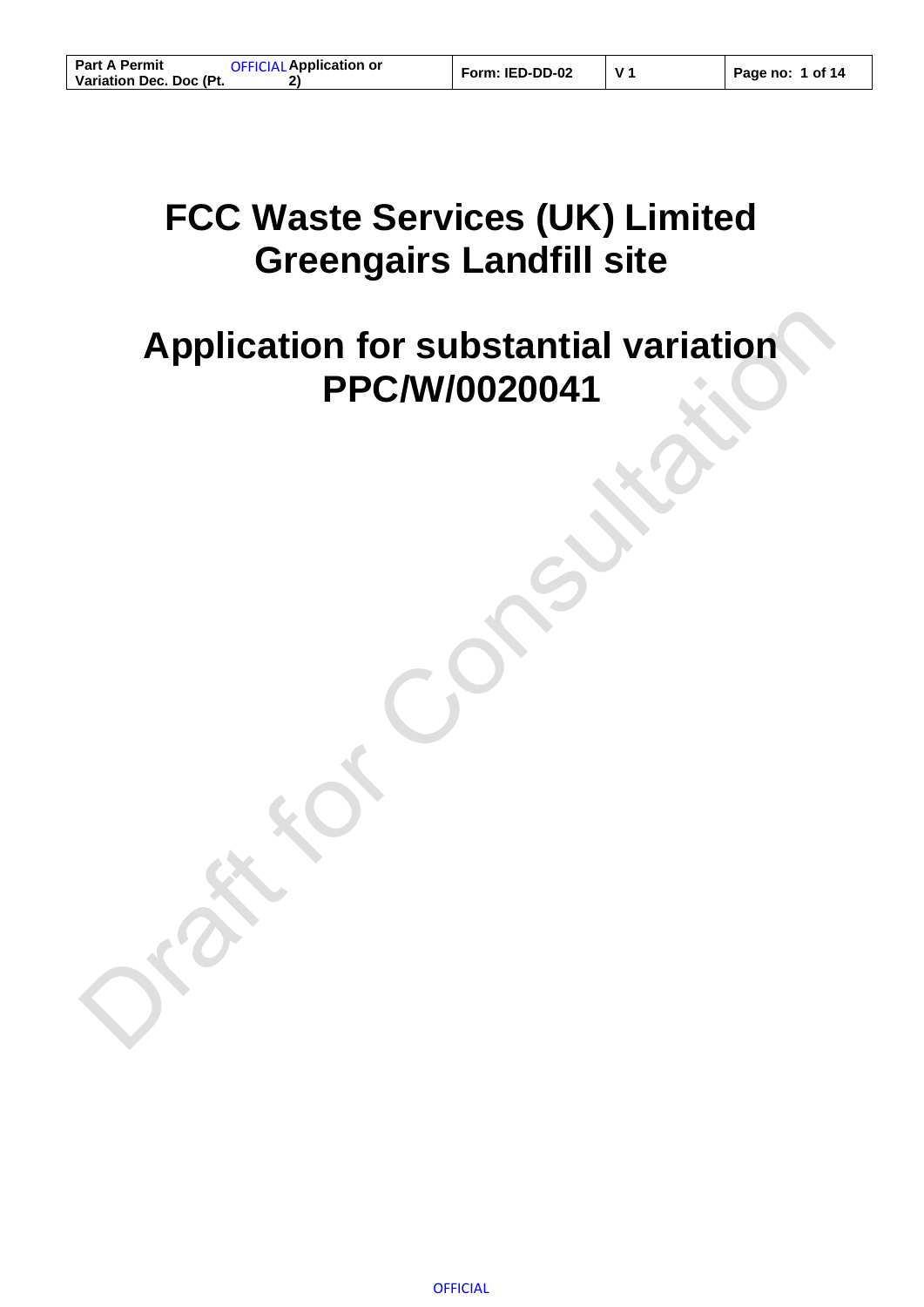# <span id="page-1-0"></span>**CONTENTS**

| $\mathbf{2}$            |                                                                                            |  |
|-------------------------|--------------------------------------------------------------------------------------------|--|
| 3                       |                                                                                            |  |
| $\overline{\mathbf{4}}$ |                                                                                            |  |
| 4.1                     |                                                                                            |  |
| 4.2                     |                                                                                            |  |
|                         |                                                                                            |  |
| 4.3                     | Guidance/directions issued to SEPA by the Scottish Ministers under Reg.60 or 616           |  |
| 4.4                     |                                                                                            |  |
| 5                       |                                                                                            |  |
| 5.1                     |                                                                                            |  |
| 5.2                     |                                                                                            |  |
| 5.3                     | Implications of the Variation on - Point Source Emissions to Surface Water and Sewer 7     |  |
| 5.4                     | Implications of the Variation on - Point Source Emissions to Groundwater 7                 |  |
| 5.5                     |                                                                                            |  |
| 5.6                     |                                                                                            |  |
| 5.7                     |                                                                                            |  |
| 5.8                     |                                                                                            |  |
| 5.9                     |                                                                                            |  |
| 5.10                    |                                                                                            |  |
| 5.11                    |                                                                                            |  |
| 5.12                    |                                                                                            |  |
| 5.13                    |                                                                                            |  |
| 5.14                    |                                                                                            |  |
| 5.15                    |                                                                                            |  |
| 5.16                    |                                                                                            |  |
| 5.17                    |                                                                                            |  |
| 5.18                    |                                                                                            |  |
| 5.19                    |                                                                                            |  |
| 5.20                    | Implications of the Variation for - Site Condition Report (and where relevant the baseline |  |
| report)8                |                                                                                            |  |
| 5.21                    |                                                                                            |  |
| 6                       |                                                                                            |  |
| 7                       |                                                                                            |  |
| 8                       |                                                                                            |  |
| 9                       | <b>EMISSION LIMIT VALUES OR EQUIVALENT TECHNICAL PARAMETERS/ MEASURES 13</b>               |  |
| 11                      |                                                                                            |  |
|                         |                                                                                            |  |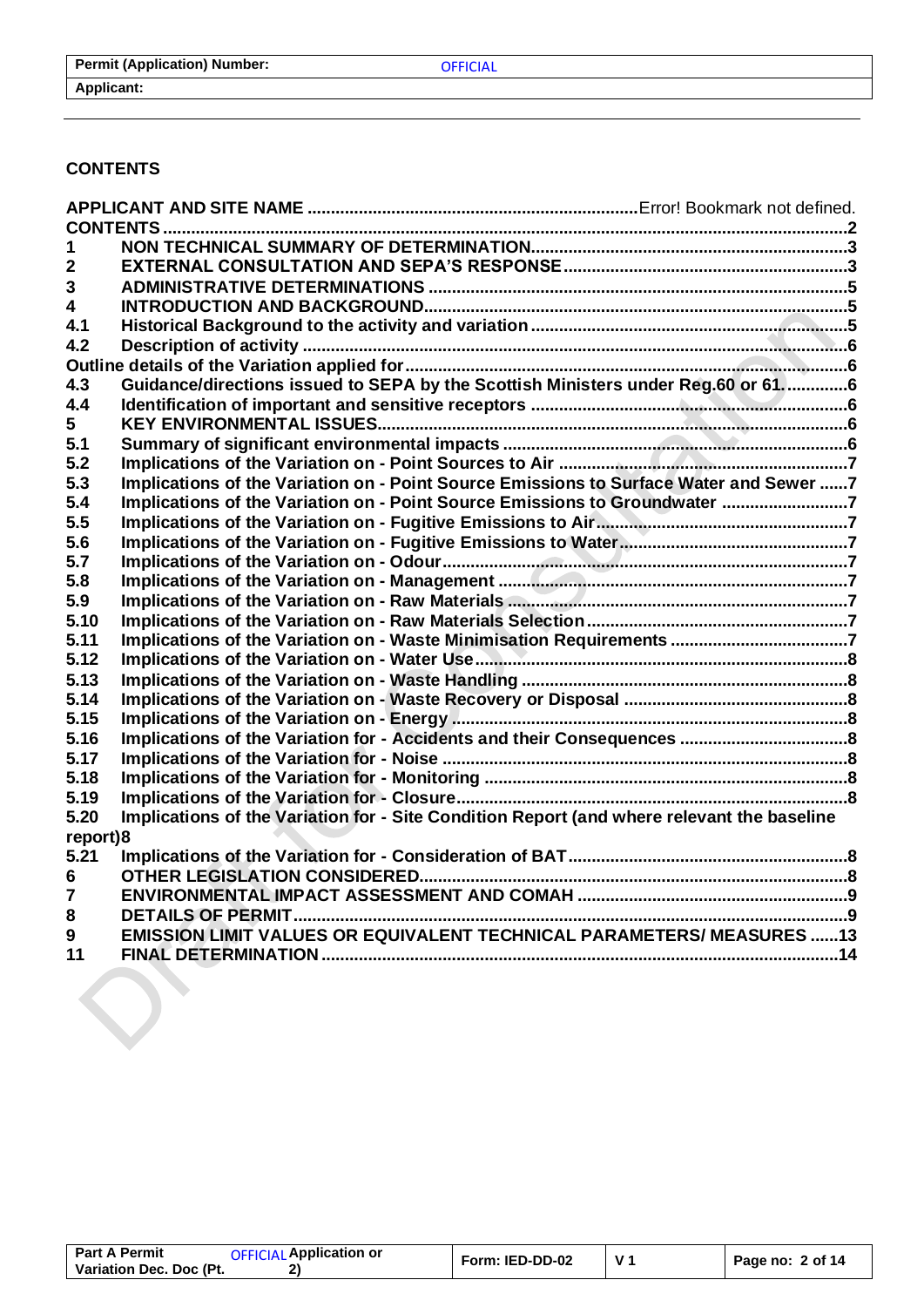**Applicant:** 

# <span id="page-2-0"></span>**1 NON TECHNICAL SUMMARY OF DETERMINATION**

FCC has applied to SEPA to substantially vary the conditions of Permit reference PPC/W/0020041 in relation to Greengairs Landfill. The proposed variations are summarised below -

- An increase in permitted leachate levels in specific cells in the site landfill;
- Remove the obligation to install additional groundwater monitoring boreholes;
- Revision of monitoring schedules for and ground water and leachate, including a revision of groundwater trigger levels;
- Increase the maximum quantity of Incinerator Bottom Ash (IBA) which can be stored on the dedicated IBA storage pad on site from 30,000 tonnes to 46,000 tonnes
- The application also outlines an amendment to the overall site landform due to a proposed downturn in landfilling activities over the coming years, not least as a result of the impending ban on the landfilling of municipal waste. The footprint of proposed landfilling activities will therefore be smaller than previously thought. Whilst this amendment does not in itself require a change to any specific permit condition, a revised stability risk assessment has been submitted for review.
- Finally, the application outlines a change to infrastructure around the site offices, but again this will not require a change to any specific permit condition.

## *Glossary of terms*

- BAT Best Available Techniques
- CO Coordinating Officer
- ELV Emission Limit Value
- IBA Incinerator Bottom Ash

# <span id="page-2-1"></span>**2 EXTERNAL CONSULTATION AND SEPA'S RESPONSE**

#### *Is Public Consultation Required* **- yes**

| <b>Advertisements Check:</b>                                                               | <b>Date</b> | <b>Compliance with advertising requirements</b> |  |  |
|--------------------------------------------------------------------------------------------|-------------|-------------------------------------------------|--|--|
| <b>Edinburgh Gazette</b>                                                                   | 15/12/20    | Yes                                             |  |  |
| <b>Airdrie and Coatbridge</b><br><b>Advertiser</b>                                         | 16/12/20    | Yes                                             |  |  |
| $\bigcap$ ffice $\bigcup_{n=1}^{\infty}$ contains the solution of $\bigcap_{n=1}^{\infty}$ |             |                                                 |  |  |

*Officer checking advert:* MS

*No. of responses received:* None

*Summary of responses and how they were taken into account during the determination:*

Not applicable

*Summary of responses withheld from the public register on request and how they were taken into account during the determination:*

Not applicable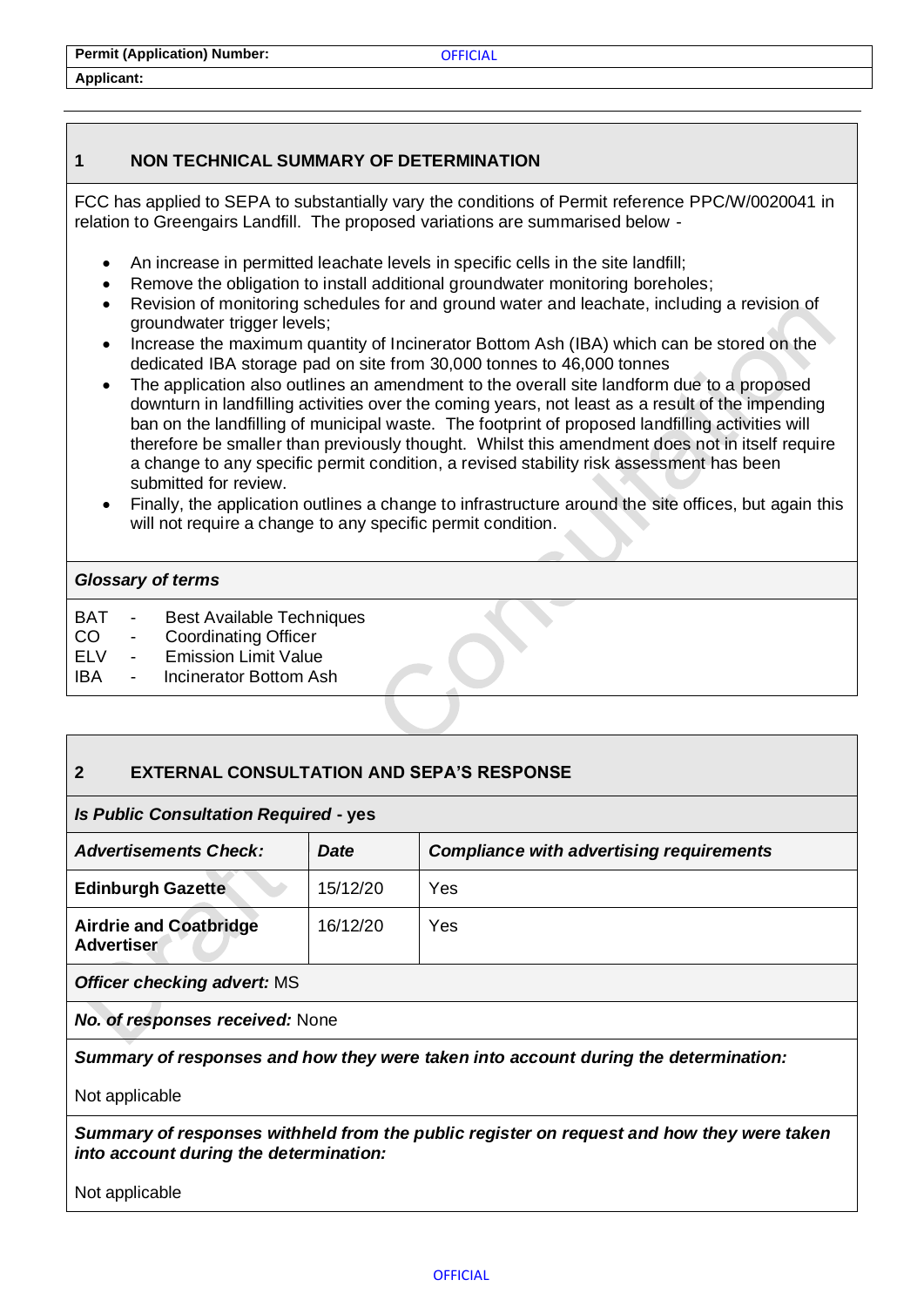#### *Is PPC Statutory Consultation* **Required – Yes**

*Food Standards Agency:* Consulted 03/12/20. No response received.

*Health Board:* NHS Lanarkshire consulted 03/12/20. Reconsulted 13/05/21. Response received 22/07/21 with no concerns raised.

*Local Auth:* Consulted 03/12/20. Reconsulted 13/05/21. Response received 13/05 confirming planning status but no objections.

*Scottish Water:* Not consulted.

*Health and Safety Executive:* Not consulted.

*Scottish Natural Heritage (PPC Regs consultation):* Consulted 03/12/20. Response received 22/12/20 with no concerns raised.

**Discretionary Consultation -** None

**Enhanced SEPA public consultation -** None

**'***Off-site' Consultation* **-** None

*Transboundary Consultation* **-** None

*Public Participation Consultation – To follow*

#### **STATEMENT ON THE PUBLIC PARTICIPATION PROCESS**

**The Pollution Prevention and Control (Public participation)(Scotland) Regulations 2005 requires that SEPA's draft determination of this application be placed on SEPA's website and public register and be subject to 28 days' public consultation. The dates between which this consultation took place, the number of representations received and SEPA's response to these are outlined below***.* 

| Date SEPA notified applicant of draft determination                     | 10 May 2022 |
|-------------------------------------------------------------------------|-------------|
| Date draft determination placed on SEPA's Website                       | 10 May 2022 |
| Details of any other 'appropriate means' used to advertise<br>the draft |             |
| Date public consultation on draft permit opened                         | 10 May 2022 |
| Date public consultation on draft permit consultation<br>closed         |             |
| Number of representations received to the consultation                  |             |
| Date final determination placed on the SEPA's Website                   |             |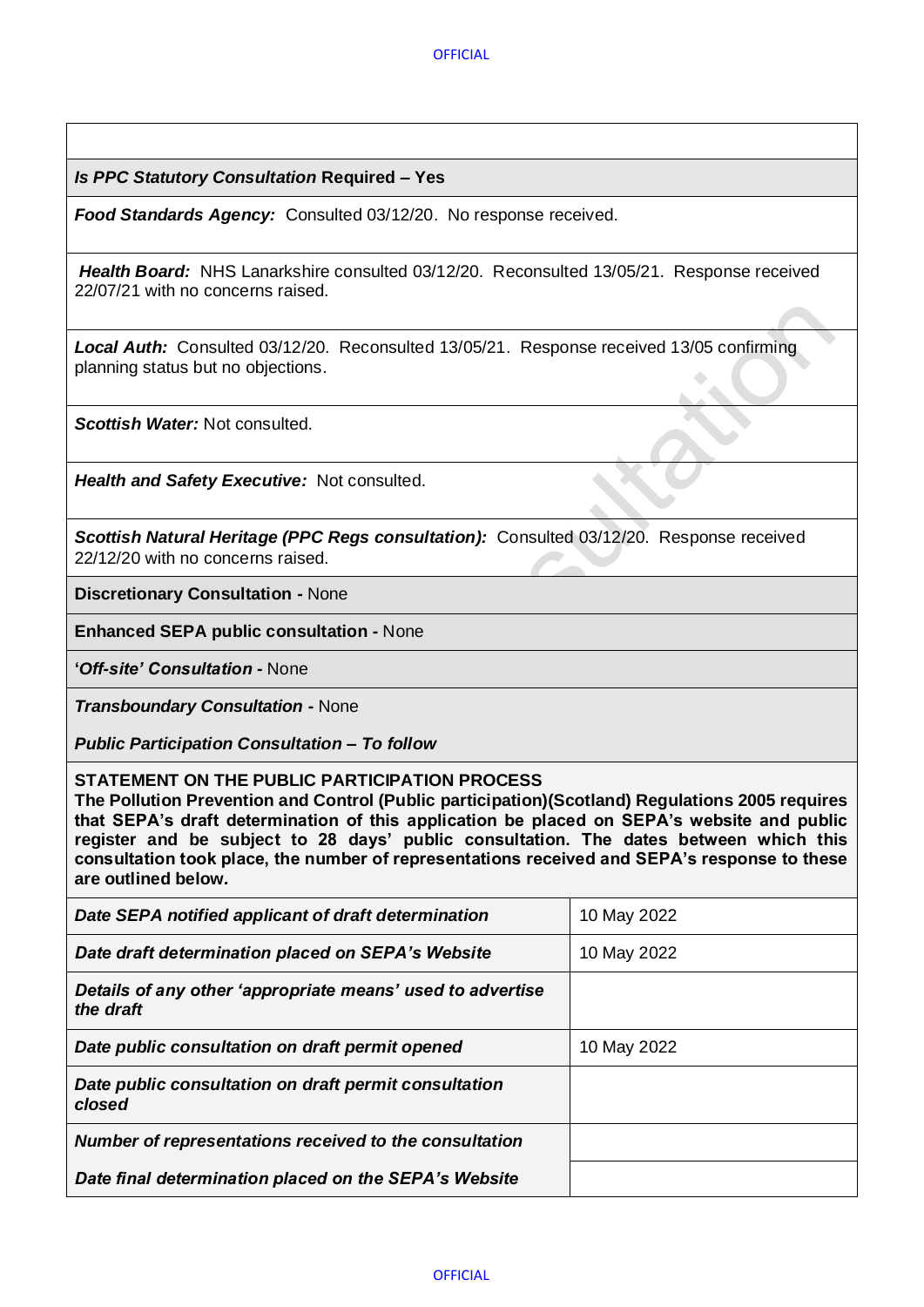*Summary of responses and how they were taken into account during the determination:*

# <span id="page-4-0"></span>**3 ADMINISTRATIVE DETERMINATIONS**

*Determination of the Schedule 1 activity* 

*Not applicable here. No change proposed to the Schedule 1 activity.*

*Determination of the stationary technical unit to be permitted:* 

Not applicable here. No change proposed to the Stationary Technical unit.

## **Determination of directly associated activities:**

Not applicable here. No change proposed to the directly associated activities.

## **Determination of 'site boundary'**

Not applicable here. Whilst a change to the overall site landform and landfill footprint is proposed, the amended site plan is being addressed as part of a separate partial surrender application.

*Officer:* **MS**

# <span id="page-4-1"></span>**4 INTRODUCTION AND BACKGROUND**

# <span id="page-4-2"></span>**4.1 Historical Background to the activity and variation**

The operator has carried out a reviewed Hydrogeological Risk Assessment which concludes that increasing the maximum permitted leachate head from 2m to 8m in phases 8, 9 and 10 (future) of the site, will not result in any increased environmental risk, specifically to surface and groundwaters. As such, an application has been made to allow up to 8m leachate head in these cells.

Amendments to the regime of surface, groundwater and leachate monitoring is also proposed as part of this application, however some of this will be reflected by changes to the management plan rather than the Permit itself (although the proposed changes must still be agreed by SEPA and as such will be assessed as part of this application and will result in the preparation of a revised Management Plan).

Further, the current Permit requires the installation of additional groundwater monitoring boreholes along the eastern and western boundaries of the landfill. The operator has previously attempted to install boreholes along the eastern boundary, but has been physically unable to do so given the very peaty nature of the ground in this location. The operator has applied for this obligation to be removed from the Permit, along with additional conditions which require the groundwater regime to be further mapped and understood, based on data obtained from groundwater monitoring. The operator claims these later requirements have been met and thus are no longer required to be included in the permit.

Note that after further consultation and discussion with SEPA, the operator has committed to attempt to install additional monitoring boreholes as required along the eastern and western boundaries of the site, and some further discussion is likely to be required, outwith the scope of this variation application, as to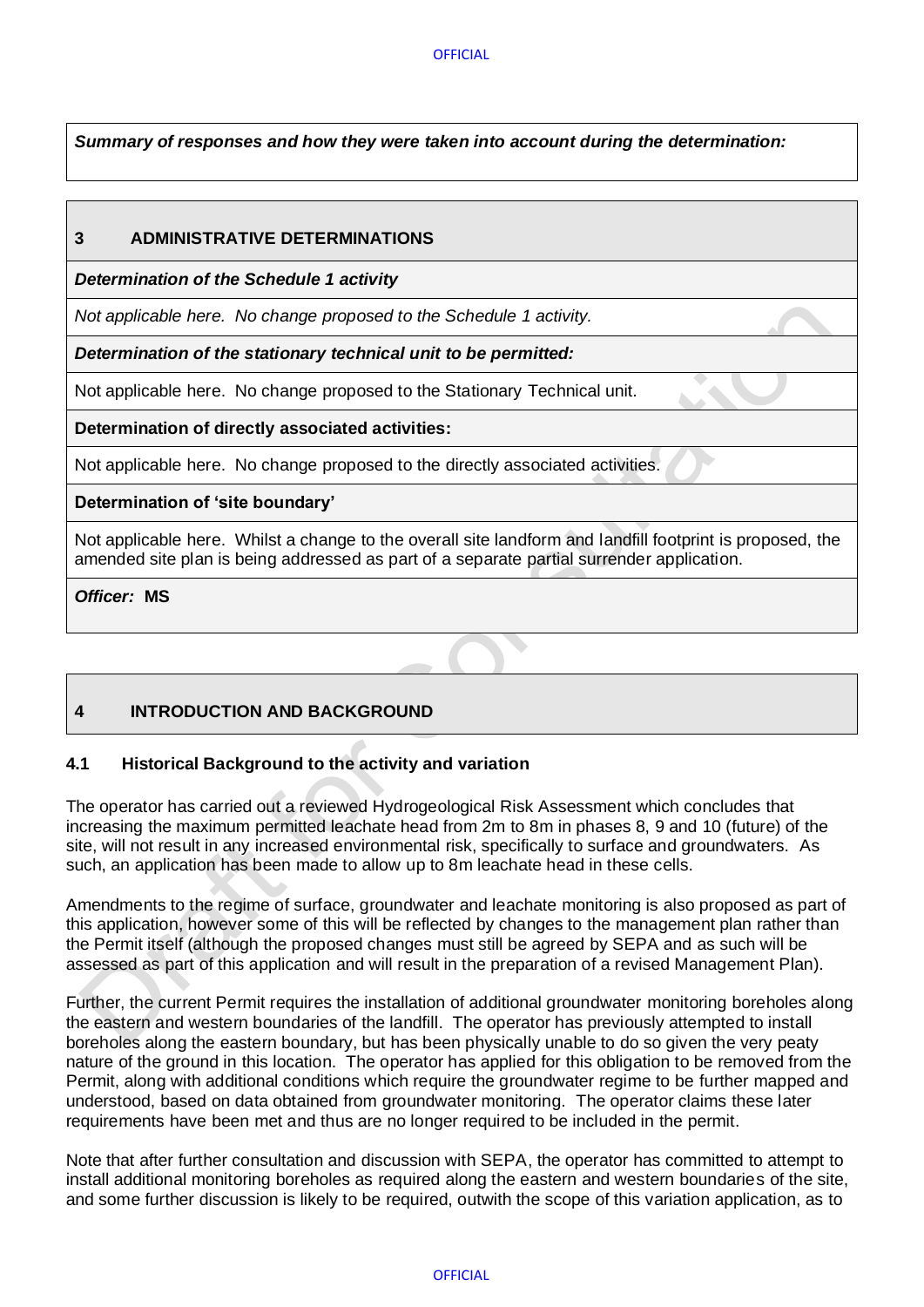appropriate locations. As a result, agreement has been reached between SEPA and the applicant that this requirement will remain.

# <span id="page-5-0"></span>**4.2 Description of activity**

Greengairs Landfill is a landfill for non-hazardous waste. In addition to the landfill activities, the Permit also allows for the storage of Incinerator bottom ash for subsequent treatment to produce recycled aggregates, as well as the treatment of leachate in a leachate treatment plant.

#### <span id="page-5-1"></span>**Outline details of the Variation applied for**

FCC Waste Services (UK) Limited has applied to vary conditions of PPC/W/20041. These changes can be summarised below -

- Modification to the agreed site landform (and final cell layout);
- An increase in maximum permitted leachate levels from 2 metres to 8 metres in phases 8, 9 and 10 of the site landfill;
- Remove the obligation to install additional groundwater monitoring boreholes and revise monitoring schedules for surface and groundwater;
- Proposed upgrades to the waste infrastructure area at the front of the landfill;
- Increase the maximum quantity of IBA which can be stored on the IBA pads from 30,000 tonnes to 46,000 tonnes.

Note that the proposed modification to the agreed site landform and final cell layout does not necessitate a change to any conditions of the Permit, and the modified site plan is being addressed via a separate partial surrender application. Indeed, section 2.2 (Key Technical Aspects) of the Non-Technical summary document provided as part of the application, states that '*this application does not modify the Site Permit boundary, that is subject to separate partial surrender application*'.

Similarly, the upgrades to the waste infrastructure area at the front of the landfill does not necessitate any change to Permit conditions. Thus, this variation application focuses on proposed changes in leachate levels, groundwater, surface water and leachate monitoring regimes, and IBA storage capacity only.

#### <span id="page-5-2"></span>**4.3 Guidance/directions issued to SEPA by the Scottish Ministers under Reg.60 or 61.**

<span id="page-5-3"></span>N/A

# **4.4 Identification of important and sensitive receptors**

Given the nature of this application the key receptors are surface and groundwater. As such, the assessment of this application has largely been carried out by SEPA's Water Resources Unit, focusing on the Hydrogeological risk assessment and to ensure that the proposed variations will not result in any unacceptable impact on the environment. It is not considered that any other receptors will be impacted as a result of the proposed variations. The revised Stability Risk assessment, due to the proposed revision in final site landform, has also been assessed by landfill specialists within SEPA's permitting function.

# <span id="page-5-4"></span>**5 KEY ENVIRONMENTAL ISSUES**

# <span id="page-5-5"></span>**5.1 Summary of significant environmental impacts**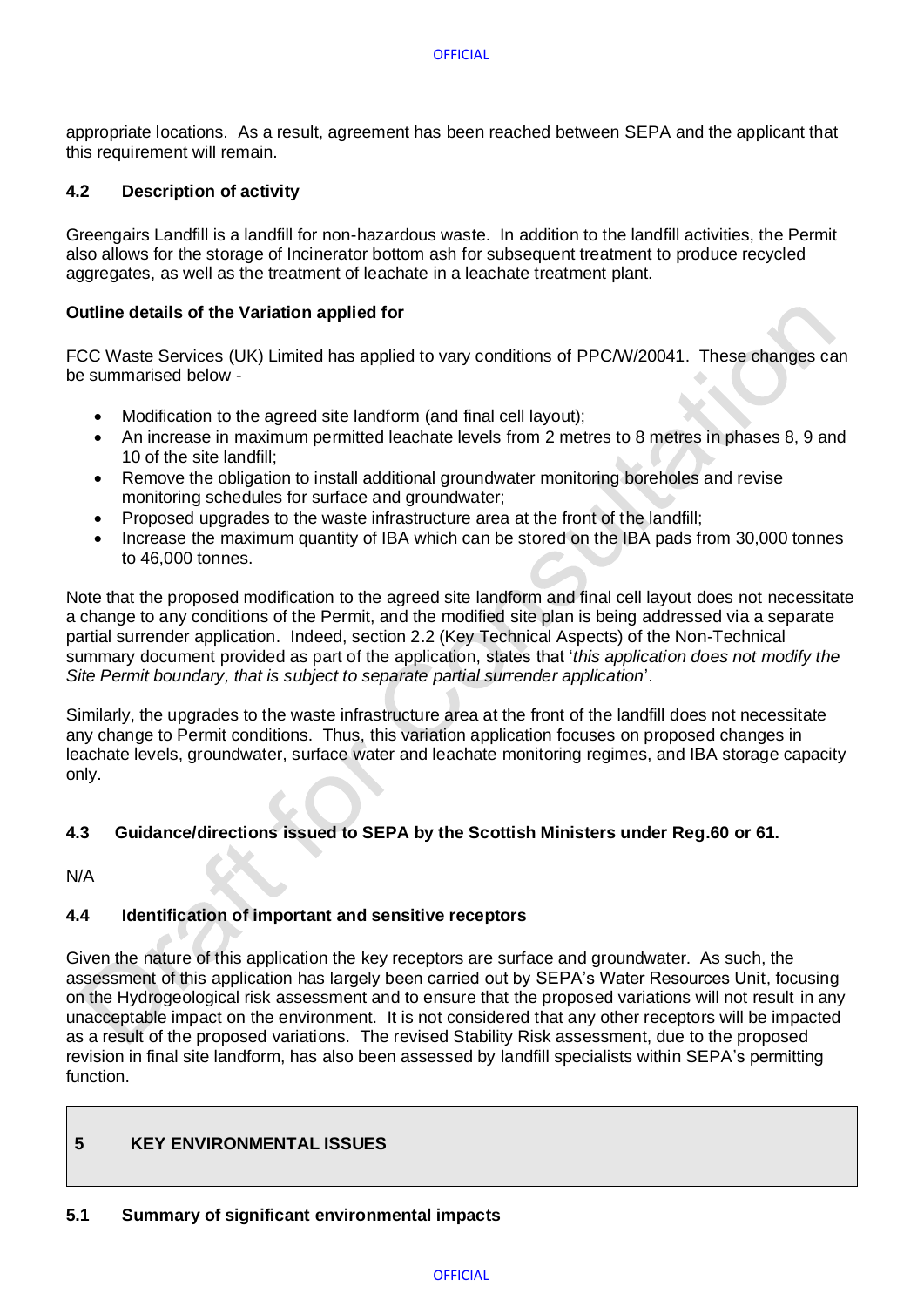#### **OFFICIAL**

# <span id="page-6-0"></span>**5.2 Implications of the Variation on - Point Sources to Air**

Not applicable.

## <span id="page-6-1"></span>**5.3 Implications of the Variation on - Point Source Emissions to Surface Water and Sewer**

Not applicable.

# <span id="page-6-2"></span>**5.4 Implications of the Variation on - Point Source Emissions to Groundwater**

Due to the nature of the application, consultation was sought with SEPA's Water Resource Unit (WRU), in order to assess the implications of the proposed changes as a result of potential increase in leachate head, the proposal to remove the requirement to install additional groundwater monitoring boreholes, and to amend the monitoring schedules for groundwater and leachate. Consultation was also sought from landfill specialist's in SEPA's permitting function.

A further information request was submitted requiring further information to assist WRU in its assessment of the proposed variations. A response to the further information request was duly received, which has allowed for further assessment to be carried out.

Water Resources have agreed amended monitoring regimes for leachate and groundwater which are reflected in changes to table 11.1.8 and 11.3.1 as further detailed in section 8 below.

It is considered that the variations will not result in any increased risk to groundwater.

#### <span id="page-6-3"></span>**5.5 Implications of the Variation on - Fugitive Emissions to Air**

Not applicable.

# <span id="page-6-4"></span>**5.6 Implications of the Variation on - Fugitive Emissions to Water**

Not applicable.

#### <span id="page-6-5"></span>**5.7 Implications of the Variation on – Odour**

Not applicable.

# <span id="page-6-6"></span>**5.8 Implications of the Variation on – Management**

Not applicable.

# <span id="page-6-7"></span>**5.9 Implications of the Variation on - Raw Materials**

Not applicable.

# <span id="page-6-8"></span>**5.10 Implications of the Variation on - Raw Materials Selection**

Not applicable.

# <span id="page-6-9"></span>**5.11 Implications of the Variation on - Waste Minimisation Requirements**

Not applicable.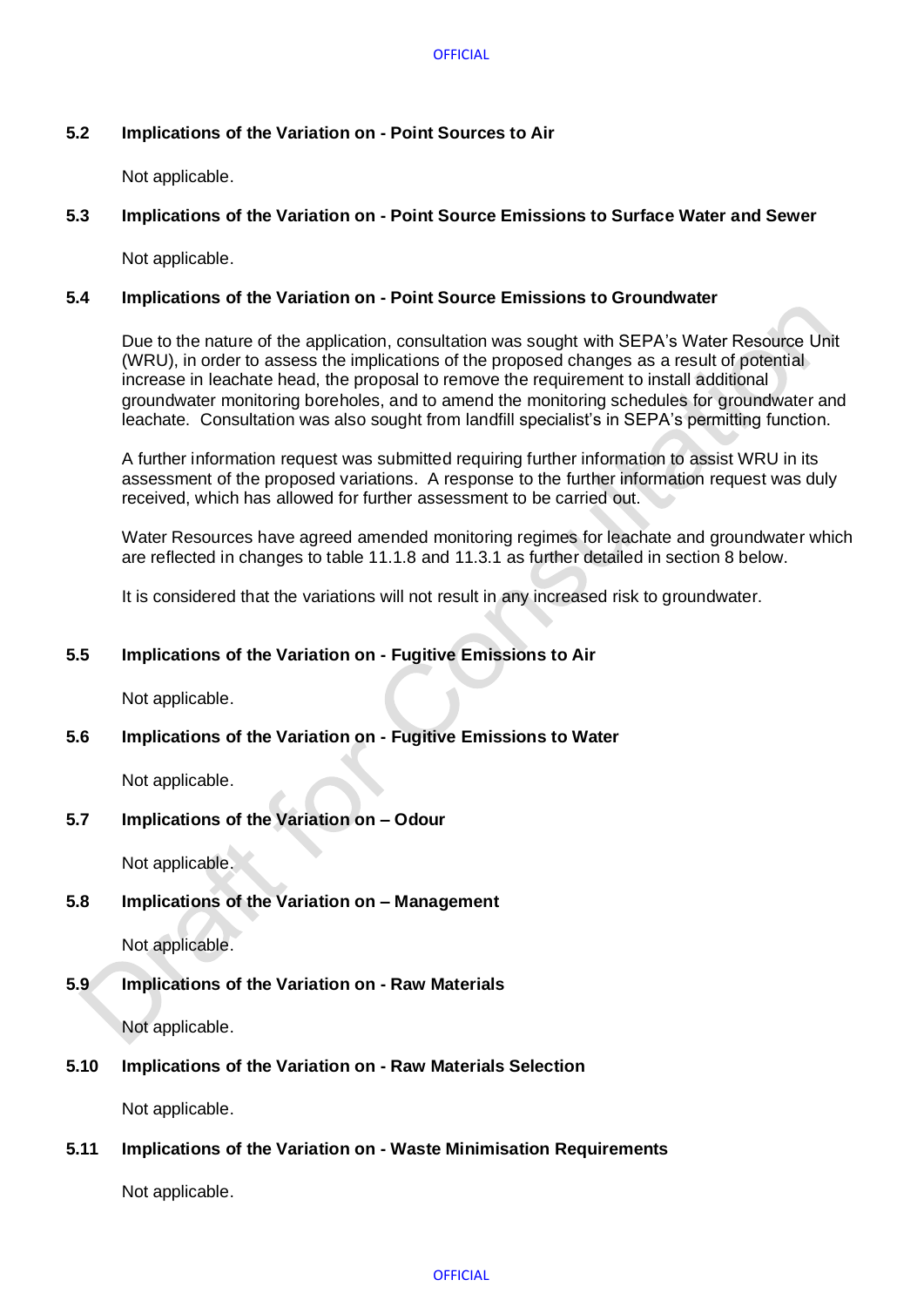#### **OFFICIAL**

# <span id="page-7-0"></span>**5.12 Implications of the Variation on - Water Use**

Not applicable.

<span id="page-7-1"></span>**5.13 Implications of the Variation on - Waste Handling** 

Not applicable.

<span id="page-7-2"></span>**5.14 Implications of the Variation on - Waste Recovery or Disposal**

Not applicable

<span id="page-7-3"></span>**5.15 Implications of the Variation on – Energy**

Not applicable.

# <span id="page-7-4"></span>**5.16 Implications of the Variation for - Accidents and their Consequences**

Not applicable

# <span id="page-7-5"></span>**5.17 Implications of the Variation for – Noise**

Not applicable

# <span id="page-7-6"></span>**5.18 Implications of the Variation for – Monitoring**

Revised monitoring schedules have been agreed for leachate and groundwater. Amendments to tables 11.1.8 and 11.3.1 have been made, as detailed further in section 8 below, and a revised Management Plan will be derived to reflect further amendments which have been discussed and agreed with SEPA's Water Resources Unit.

# <span id="page-7-7"></span>**5.19 Implications of the Variation for – Closure**

The application outlines a revised final landform which is likely due to a downturn in the volumes of waste being landfilled. A stability Risk Assessment was provided as part of the application, which has been assessed and no concerns have been raised, thus no further action is required. The proposed amended final landform does not require any variation to the existing Permit.

# <span id="page-7-8"></span>**5.20 Implications of the Variation for - Site Condition Report (and where relevant the baseline report)**

Not applicable

# <span id="page-7-9"></span>**5.21 Implications of the Variation for - Consideration of BAT**

Not applicable

# <span id="page-7-10"></span>**6 OTHER LEGISLATION CONSIDERED**

*Nature Conservation (Scotland) Act 2004* **&** *Conservation (Natural Habitats &c.) Regulations 1994*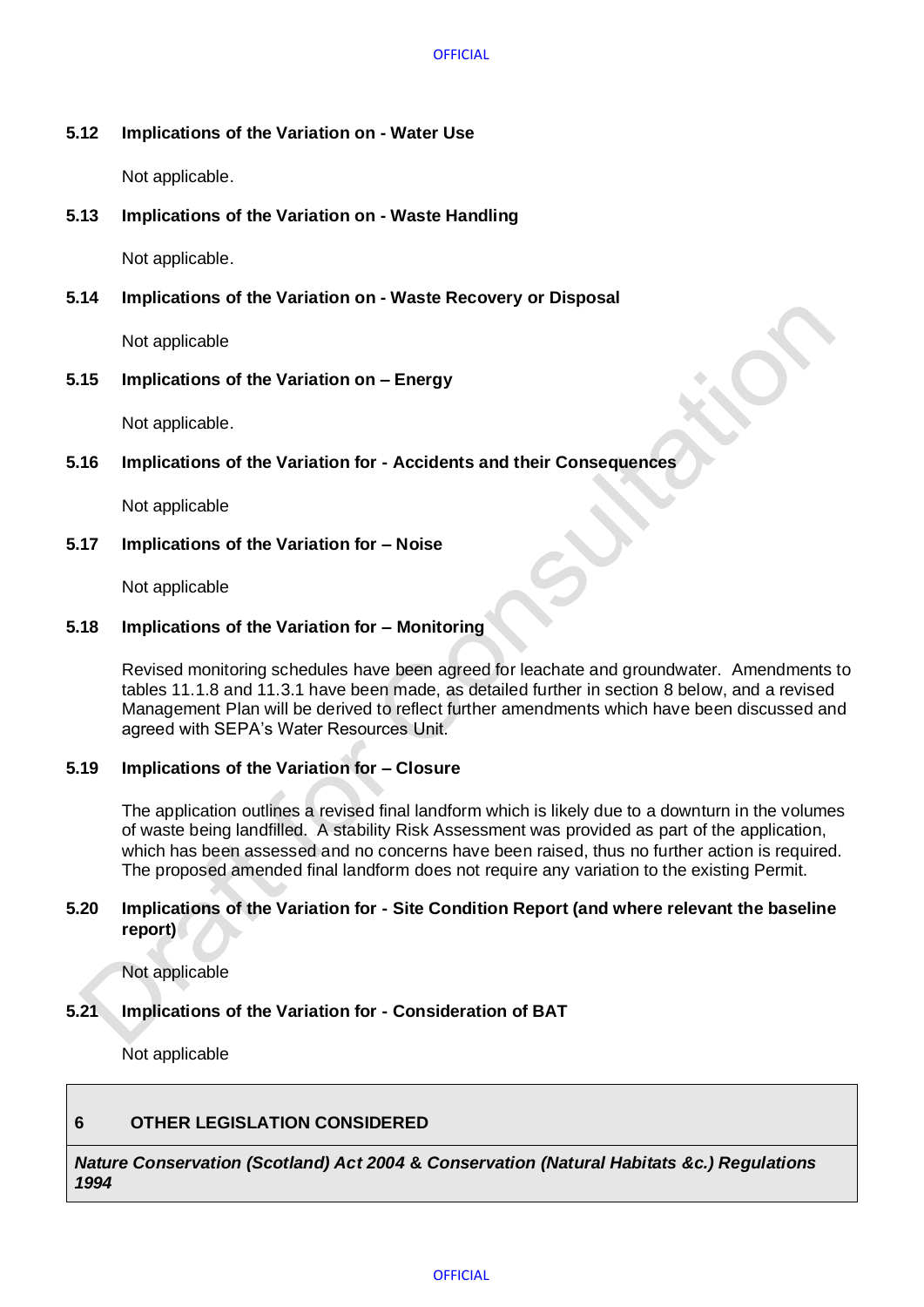**Is there any possibility that the proposal will have any impact on site designated under the above legislation?**

**No**

**Justification:** See consultation response from SNH. No likely impacts identified.

**Screening distance(s) used** – 5km

*Officer:* MS

# <span id="page-8-0"></span>**7 ENVIRONMENTAL IMPACT ASSESSMENT AND COMAH**

**Guidance Notes –** The PPC Regulations require that under certain circumstances SEPA take into consideration the information in any statutory Environmental Impact Assessment carried out as part of the planning process or a Safety Report produced under the Control of Major Accident Hazards Regulations.

**How has any relevant information obtained or conclusion arrived at pursuant to Articles 5, 6 and 7 of Council Directive 85/337/EEC on the assessment of the effects certain public and private projects on the environment been taken into account?** 

*No*

**How has any information contained within a safety report within the meaning of Regulation 7 (safety report) of the Control of Major Accident Hazards Regulations 1999 been taken into account?** 

**n/a**

*Officer:* MS

# <span id="page-8-1"></span>**8 DETAILS OF PERMIT**

**Do you propose placing any non-standard conditions in the Permit - No**

**Do you propose making changes to existing text, tables or diagrams within the permit?** - Yes

Outline of change:

*Condition 4.10.6 – Incinerator Bottom Ash*

Existing condition -

*4.10.6 The maximum quantity of Incinerator Bottom Ash waste stored and treated at any given time shall not exceed 30,000 tonnes*.

Varied condition –

*4.10.6 The maximum quantity of Incinerator Bottom Ash waste stored and treated at any given time shall not exceed 46,000 tonnes.*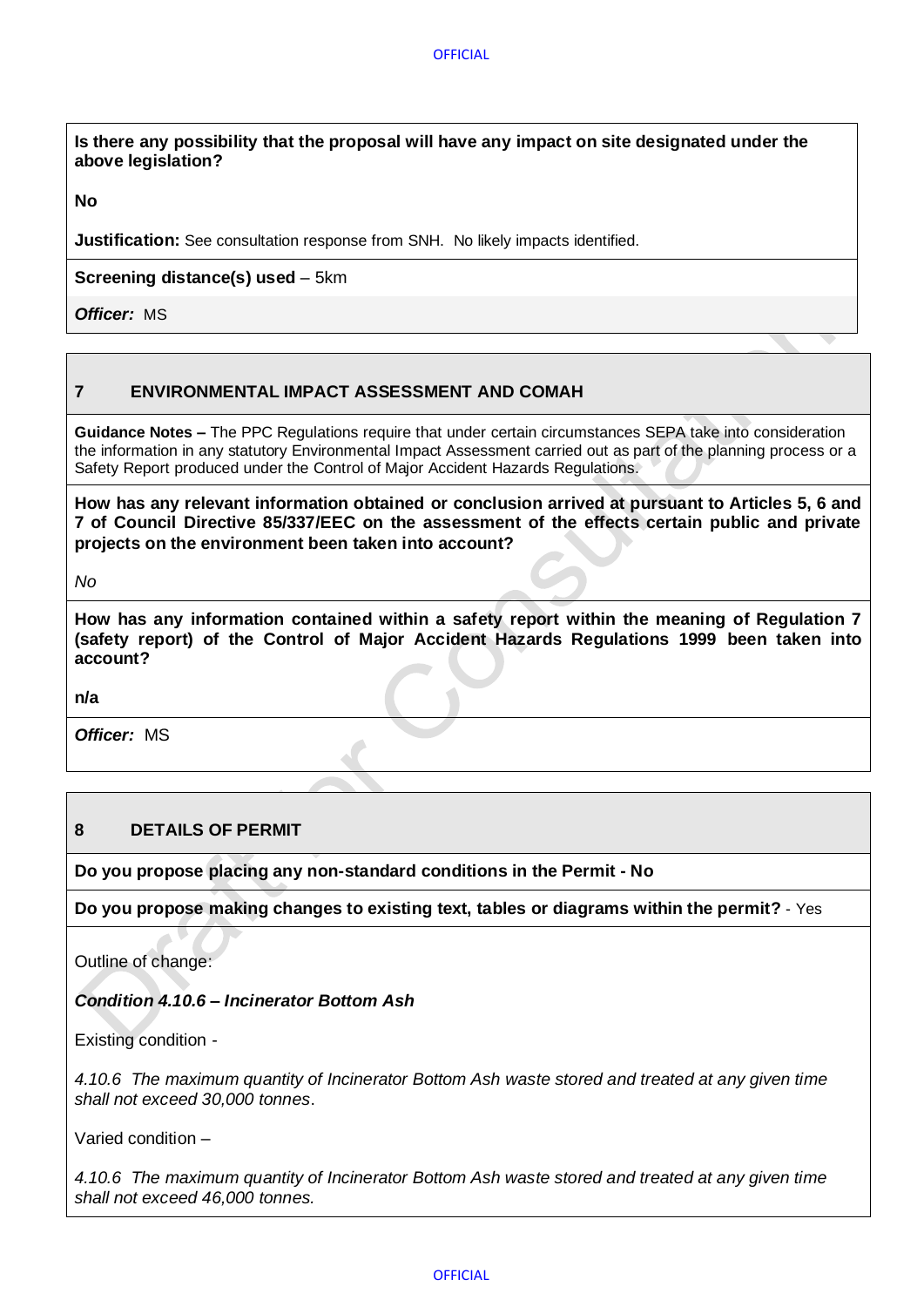Details including justification:

Condition 4.10.1 specifies that the storage and treatment of IBA shall only take place on the containment pads outlined in Appendix 8. Any storage of IBA therefore must be in accordance with this condition. IBA pads are constructed in accordance with approved CQA Plans, and have been included in the updated Hydrogeological Risk Assessment (HRA) to ensure potential impact has been assessed.

In submitting the annual certificates of financial provision as required by the Permit, the operator is confirming that it will be able to discharge its Permit obligations, which will include additional storage of IBA. Thus, it is not considered necessary to carry out any further financial provision checks to cover this proposed permit change.

# *Condition 6.2.1 – Leachate head*

Details including justification:

Existing condition –

A leachate collection and sealing system shall be provided on the base and sides of the Site Landfill. This system shall ensure that leachate accumulation at the base of the Site Landfill is kept below 2 metres depth, with the exception of cells 5A1, 6B and 6D, where leachate accumulation at the base of the Site Landfill shall be kept below 7 metres. This system shall comprise an artificial sealing liner of 2mm HDPE with typical intact permeability of approximately 1 x 10<sup>-15</sup> m/sec, suitably jointed and protected and a drainage layer of at least 1 x 10<sup>-2</sup> to 1 x 10<sup>-4</sup> m/sec and incorporating a network of collection and abstraction pipework.

Proposed condition –

A leachate collection and sealing system designed to minimise leachate accumulation shall be provided on the base and sides of the Site Landfill. This system shall comprise an artificial sealing liner of 2mm HDPE with typical intact permeability of approximately 1 x 10 -15 m/sec, suitably jointed and protected and a drainage layer of at least 1 x 10 -2 to 1 x 10 -4 m/sec and incorporating a network of collection and abstraction pipework.

The leachate collection and sealing system shall ensure that leachate accumulation at the base of the Site Landfill is kept below 2 metres depth, with the exception of the following –

(a) cells 5A1, 6B and 6D, where leachate accumulation at the base of the Site Landfill shall be kept below 7 metres;

(b) phases 8, 9 and 10, where leachate accumulation at the base of the Site Landfill shall be kept below 7 metres.

# **Justification**

The applicant has proposed that the maximum permitted leachate head in phases 8, 9 and 10 of the site be increased from the current maximum of 2m to a maximum of 8m. Note, the operator does seem capable of complying with the existing 2m in existing phases, however has requested an increase to allow for 'operational flexibility'. It should be noted that SEPA has, in a previous variation (VN04), increased the maximum permitted leachate head in cells 5a1, 6b and 6d to 7m.

After resubmission of the landsim model used in support on this request, WRU concludes that

*There is no technical justification to disagree to the proposal to rise the leachate head from 2m to 8m in the modelled phase 2 (cells 8b-g, 9a-c) and future phase 3 (cells 9d-h, 10). However, WRU reiterates*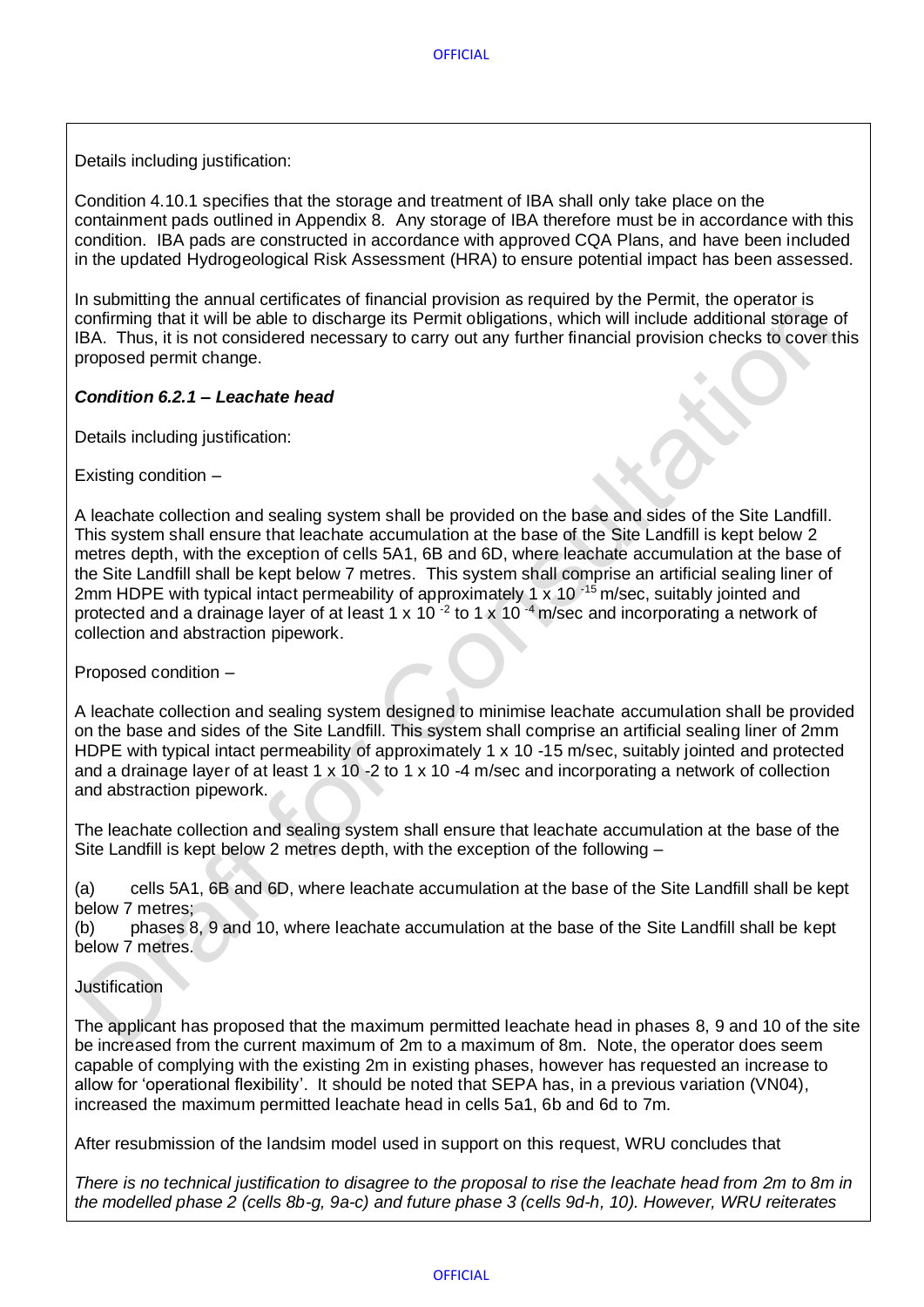*that The Landfill (Scotland) Regulation 2003, Schedule 3, point (6) state that '(6) A leachate collection and sealing system to ensure that leachate accumulation at the base of the landfill is kept to a minimum must also be provided in any hazardous or non-hazardous landfill'. The proposed increased levels are not considered 'a minimum' level.*

Further consultation was sought from Waste & Industry Permitting Team on this proposed change. Permitting reiterated the point that the change does not appear to align with the requirements of the Landfill Regulations outlined above i.e *to ensure that leachate accumulation at the base of the landfill is kept to a minimum*. Further engagement was recommended with the applicant to better understand what flexibility they need and why, to establish whether we can accommodate an increase some way short of the 8m proposed. It was considered that there may be more scope for a twin control system, with one value representing the operational target, with a higher absolute value, representing a higher chance of environmental impact, of which any breach would be the non-compliance. It should be noted that a similar twin approach has been included in the Permit for Oatslie Landfill (PPC/E/20057), of which FCC is also the permit holder.

Further discussions between SEPA and the applicant about a two-stage approach as outlined above, with a control level of 2m with an absolute maximum of 7m (consistent with cells 5a1, 6b and 6d), failed to reach agreement. A revised condition was drafted which requires that leachate accumulation be minimised, thus respecting the overarching requirements of the Landfill Regulations, whilst setting an absolute maximum of 7m. Consultation with SEPA's National Landfill Regulatory Team confirmed that they would prefer to regulate a condition with a single absolute max rather than a two tier approach. It is considered that this allows SEPA sufficient control via the requirement to minimise, whilst the modelling provides the additional comfort that at 7m the risk to groundwater is considered acceptable.

# *Condition 6.8.2 – Requirement to install additional groundwater monitoring boreholes*

Existing condition –

Groundwater monitoring point(s) require to be installed in the following areas of the installation boundary:-

- (a) To the east (up hydraulic gradient) of the eastern boundary of the installation;
- (b) To the west and southwest of the western boundary of the installation;
- (c) Within the non-filled areas of land to the west of phase 7d.

Proposed condition –

Within 12 months of the date of VN07, the Site Operator shall submit written proposals to SEPA for the installation of additional Groundwater monitoring point(s) in the following areas of the installation boundary:-

- (d) To the east (up hydraulic gradient) of the eastern boundary of the installation;
- (e) To the west and southwest of the western boundary of the installation;
- (f) Within the non-filled areas of land to the west of phase 7d.

Justification –

WRU concluded that, despite the recognised practical difficulties in installing additional boreholes, particularly in the area of peatland immediately to the west of the current landfill area, monitoring boreholes are required in these areas, as the current level of coverage is insufficient to enable the full impact of the landfill on groundwater to be assessed. WRU reiterate therefore that this requirement remains, whether this be a permit requirement or otherwise.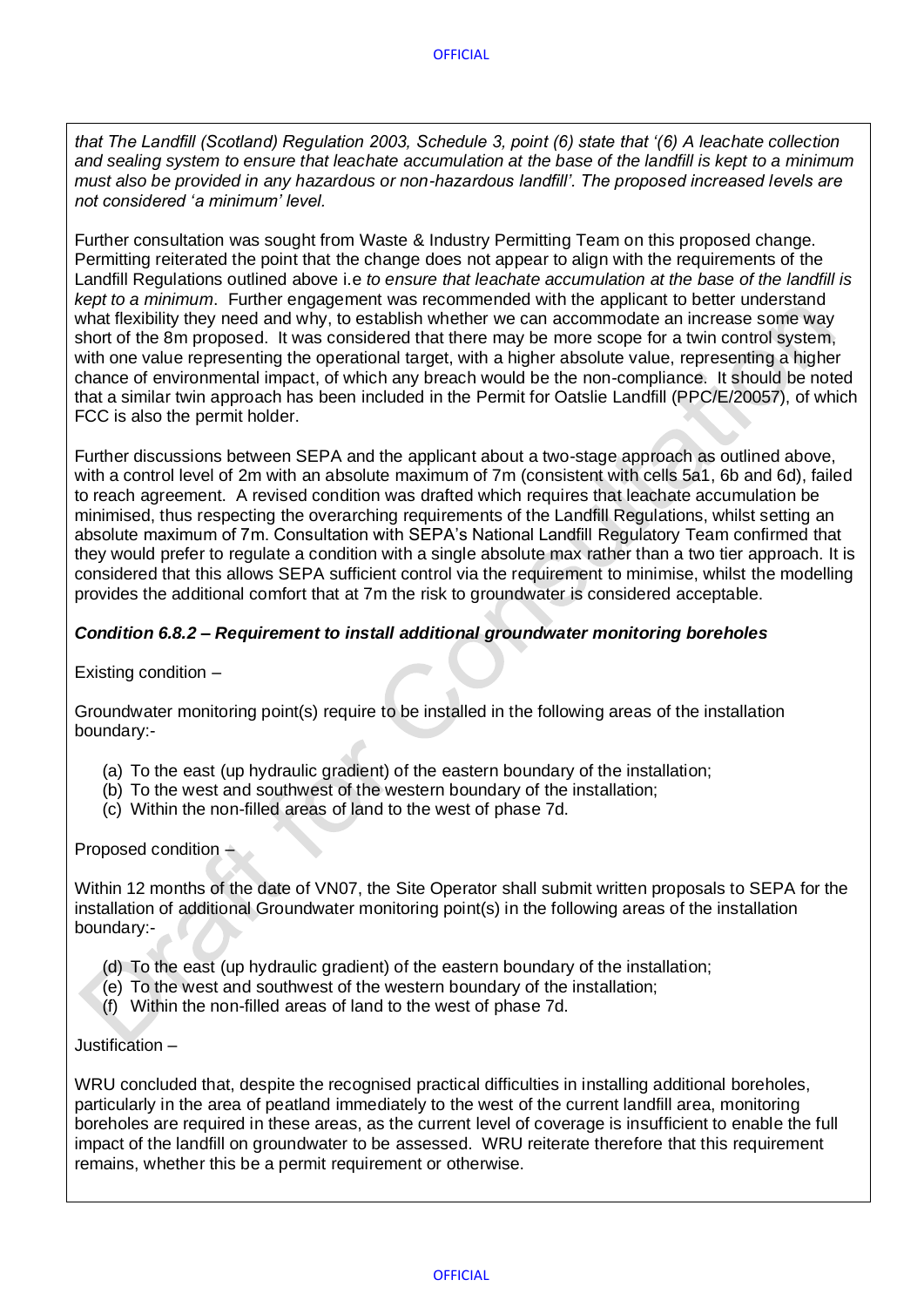After confirming this position with the applicant, FCC responded to the Further Information request to confirm that they would commit to installing the additional boreholes as required. However, FCC again reiterated the on-site difficulties in installing boreholes in certain areas, and requested that further discussion be undertaken with SEPA to agree locations. It is proposed therefore that the condition remain in the permit unchanged, with further discussion between FCC and SEPA to be undertaken as required.

No change is proposed to the condition other than requiring proposals to be submitted to SEPA to remove the open-ended nature of the condition. SEPA maintains that additional borehole coverage is required in these areas, and the Operator has committed to install boreholes as required.

# *Conditions 6.8.3 and 6.8.4 – requirement to further categorise groundwater regime*

WRU conclude that conditions 6.8.3 and 6.8.4 have been satisfactorily addressed by the HRA which presents a revised groundwater contour plot and LandSim model.

It is proposed therefore to remove both conditions as requested. FCC have subsequently requested the removal of condition 6.8.1, which is linked to 6.8.3 and 6.8.4, on the basis that it has similarly been complied with. WRU have confirmed that the monitoring and characterisation of the groundwater unsaturated zone and groundwater levels has been completed, and as such this condition has been removed.

## *Conditions 11.1.1 and 11.3.1 – Proposed variations to surface, groundwater and leachate monitoring regime*

The applicant has proposed amendments to the monitoring requirements specified in Tables 11.1.8 and 11.3.1 in the Permit based upon updated Hydrogeological risk assessments, and to ensure that data collected is only that which will provide relevant indicator data to assess environmental impact from the site landfill.

After consultation with SEPA's Water Resources Unit, revised tables 11.8.1 11.3.1 have been agreed. The main changes in Table 11.8.1 relate to the parameters and frequency of leachate monitoring. Amendments have been made to both the list of substances and certain trigger levels in Table 11.3.1.

# *Table 11.1.8*

The section relating to leachate monitoring has been amended and replaced with the following –

|                         | Location                                                                                          | <b>Parameters</b>                                                                                                                                           | Frequency<br>(operational)              | Frequency<br>(aftercare)                |
|-------------------------|---------------------------------------------------------------------------------------------------|-------------------------------------------------------------------------------------------------------------------------------------------------------------|-----------------------------------------|-----------------------------------------|
| Leachate level          | All monitoring<br>boreholes and<br>discharge points                                               | Level, Discharge<br>volume                                                                                                                                  | Quarterly                               | 6-monthly                               |
| Leachate<br>composition | Discharge points,<br>boreholes and<br>monitoring points as<br>specified in the<br>Management Plan | pH, EC, Temp,<br>NH4-N, Cl, Ca, MG,<br>Na, K, So4,<br>Alkalinity, COD,<br>phenol<br>TOC, BOD, Fe, Mn,<br>As, Cr, Cu, Ni, Zn,<br>Pd, Cd<br>Mecoprop, Toluene | As specified in the<br>Management Plan. | As specified in the<br>Management Plan. |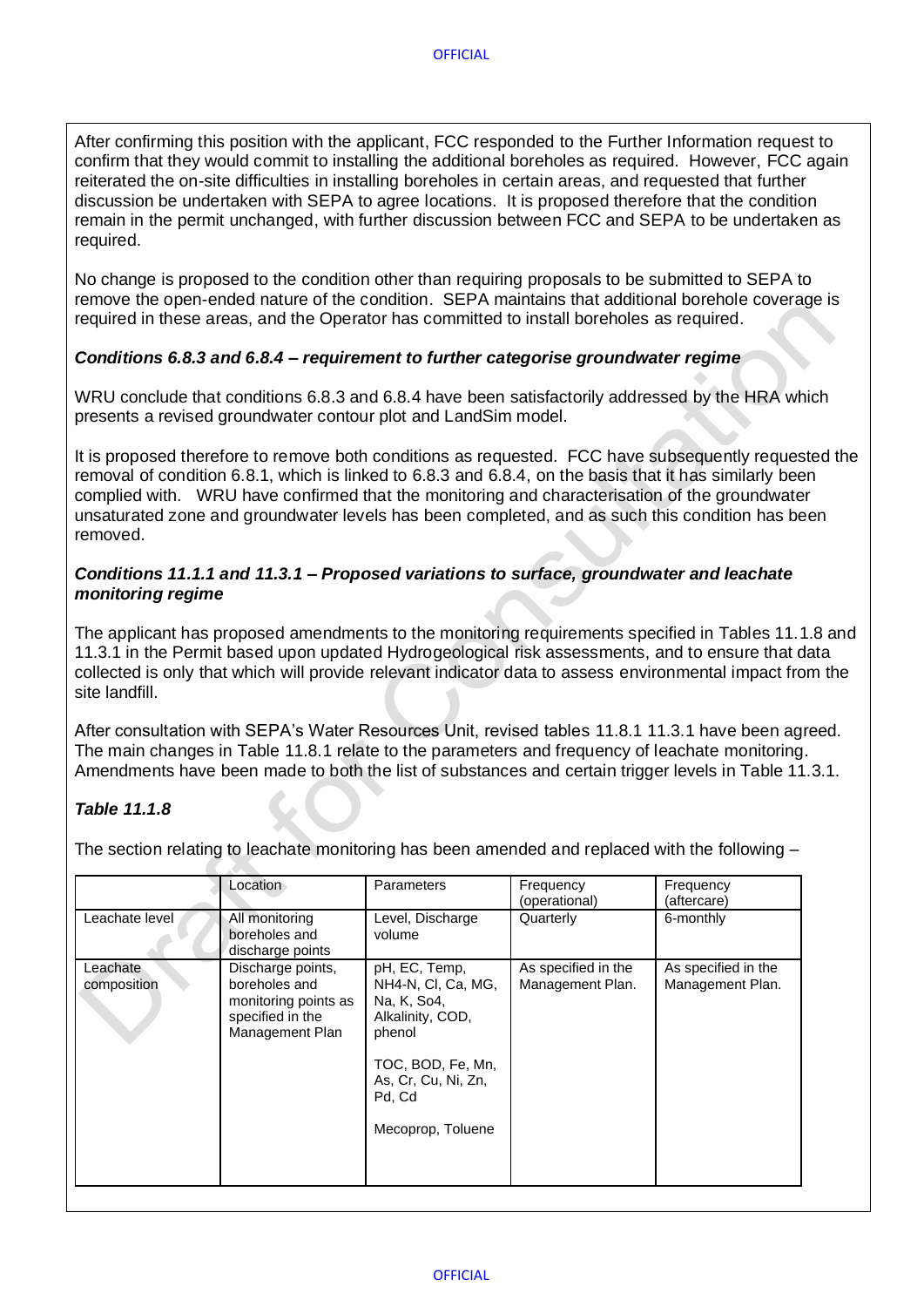# Justification -

Revised Hydrogeological risk assessments have been carried out and submitted to SEPA in support of the changes outlined in the above tables. Revisions to the list of monitoring parameters and the frequency of monitoring have been agreed in consultation with SEPA's Water Resources Unit. Further amendments to monitoring schedules have been agreed and will be reflected in an updated Management Plan.

# *Table 11.3.1 - Groundwater monitoring substances and trigger levels*

| Parameter           | Trigger level (mg/l) |
|---------------------|----------------------|
| Ammoniacal Nitrogen | 2.7                  |
| Chloride            | 250                  |
| Nickel              | 0.03                 |
| Toluene             | 0.04                 |
| Mecoprop            | 0.0001               |
| Napthalene          | 0.0002               |

Justification -

Substances and trigger levels have been revised after consultation with SEPA's Water Resources Unit. Toluene has replaced Phenol, with mercury and atrazine being removed completely due to not being present in the leachate. The trigger level for Ammoniacal Nitrogen and Nickel has been revised.

# <span id="page-12-0"></span>**9 EMISSION LIMIT VALUES OR EQUIVALENT TECHNICAL PARAMETERS/ MEASURES**

**Are you are dealing with either a permit application, or a permit variation which would involve a review of existing ELVs or equivalent technical parameters?** 

Yes.

# **Justification:**

As well as the changes to conditions 6.2.1 and Tables 11.8.1 and 11.3.1 outlined above, changes to the monitoring regime detailed in the Management Plan have been agreed as part of this variation and a revised Management Plan has been created by the site operator.

# **10 PEER REVIEW**

#### *Has the determination and draft permit been Peer Reviewed?* **Yes**

**Name of Peer Reviewer and comments made:** PL – slight comment relating to wording of condition 6.2.1 but otherwise suitable.